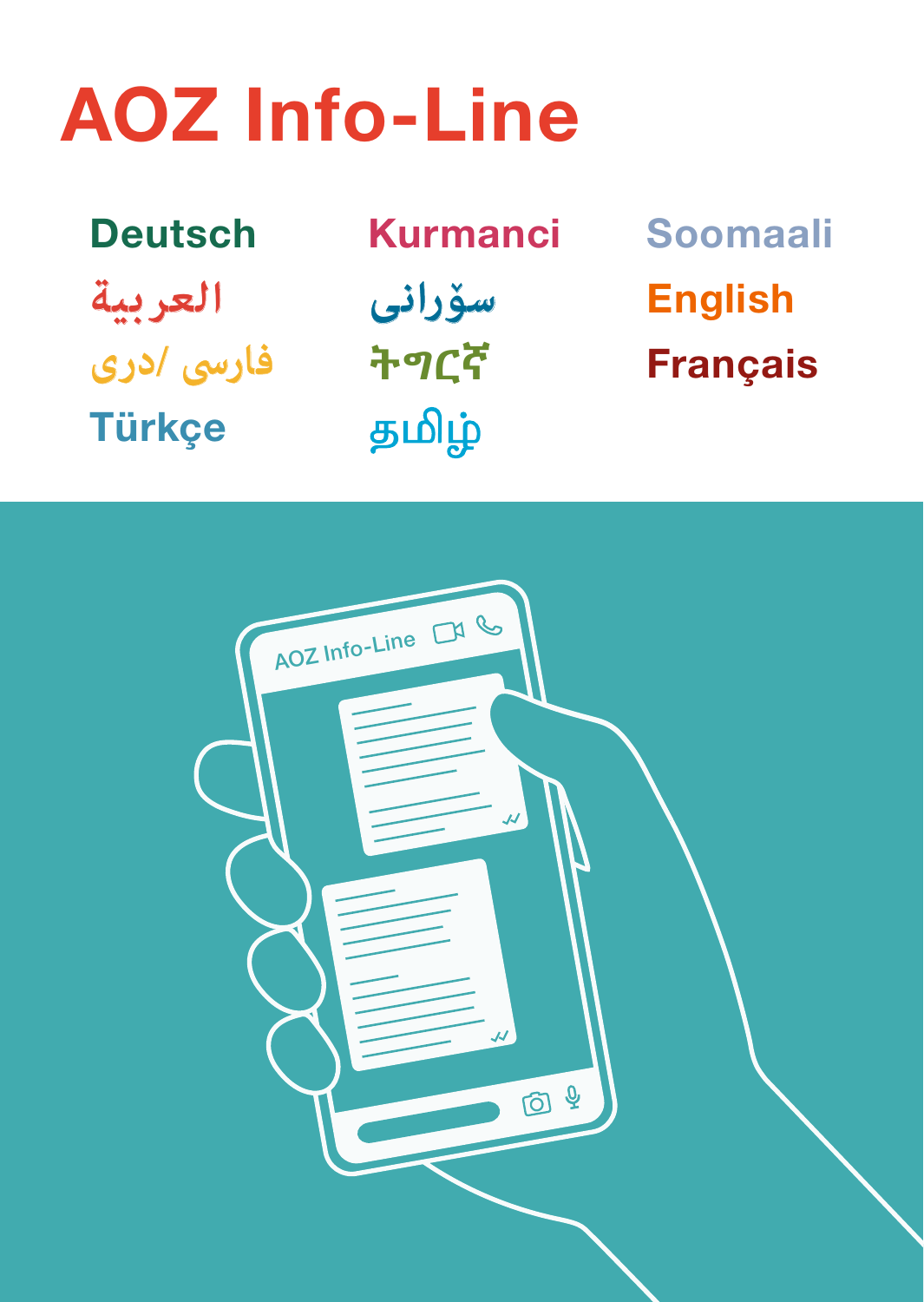#### Fragen zum Leben im Kanton Zürich?

### **أسئلة عن الحياة يف كانتون زوريخ؟**

**آیا سواىل در باره زندگی در کانتون زوریخ دارید؟**

Zürih yaşamiyla ilgili sorular?

Pirsên li ser Jiyana Zürich'ê?

## **پرسیار سه سه باره ت به ژیان له له کانتۆنی زویرخ؟ زویرخ؟**

**ሕቶታት ብዛዕባ መነባብሮ ካንቶን ዙሪክ?**

கேள்விகள் சூரிச்சில் வாழ்தலுக்கானவை?

Su'aalo maad ka qabtaa ku noolaashaha Zürich?

Questions about life in the Canton of Zurich?

Questions sur la vie dans le canton de Zurich ?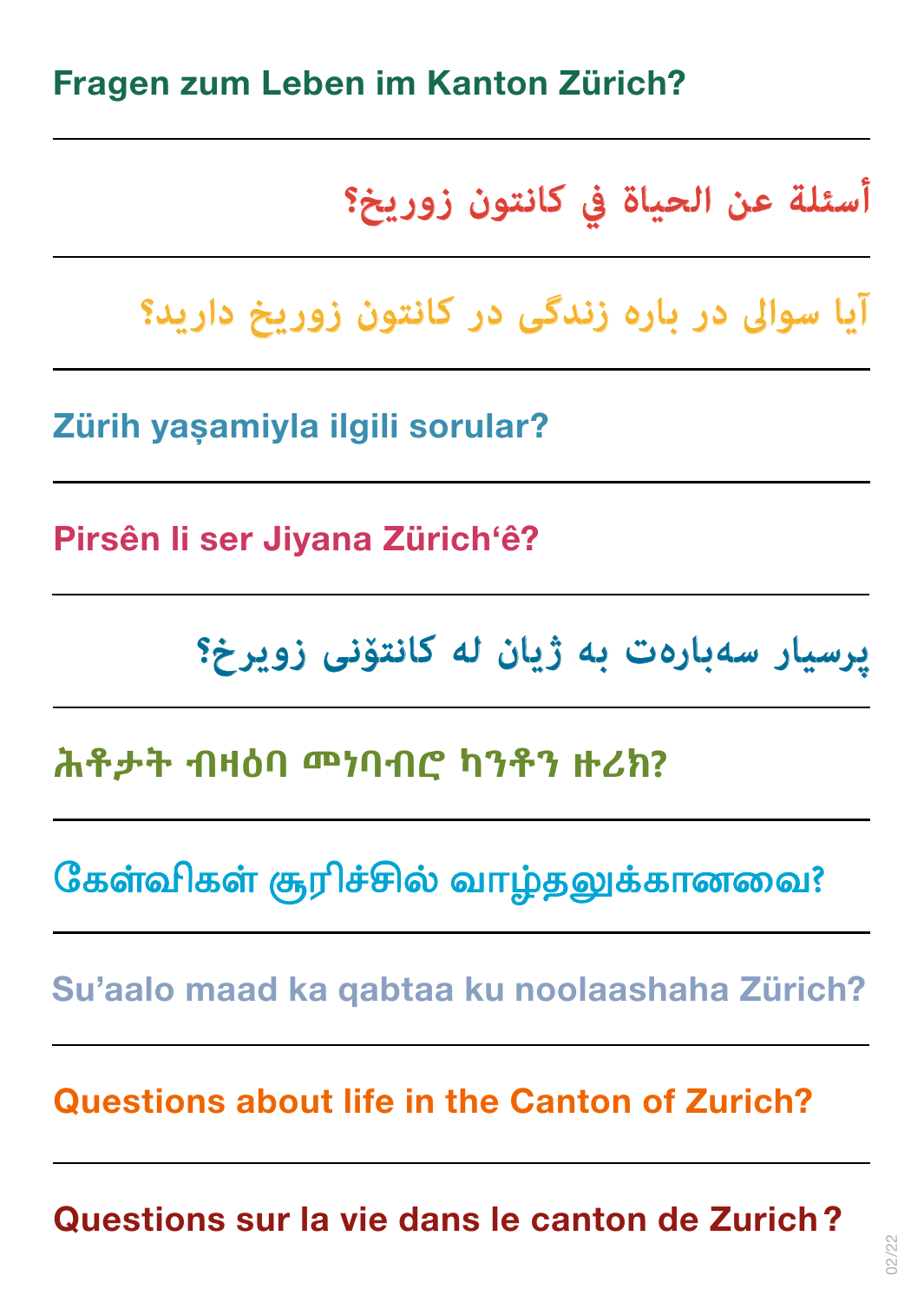#### Fragen zum Leben im Kanton Zürich?

Wohnen? Arbeiten? Schule? Deutsch lernen? Freizeit? Günstig leben? Coronavirus?

#### Rufen Sie uns an: 079 896 54 87

Sie erreichen uns per Telefon, SMS oder WhatsApp. Die Beratungen sind kostenlos.

**أسئلة عن الحياة في كانتون زوريخ؟**<br>السّكن؟ العمل؟ المدرسة؟ تعلّم اللغة الألمانية؟ أوقات الفراغ؟ المعيشة بأسعار السّكن؟ العمل؟ الملّارسة؟ تعلّ<br>رخيصة؟ فيروس كورونا؟

### **اتصلوا بنا:**  079 343 34 74 / 079 832 86 52 / 079 947 32 52

ميكنكم التواصل معنا بالهاتف، الرسالة القصرية أو الواتس أب. اإلستشارات مجانية

### **یا سواىل در باره زندگی در کانتون زوریخ دارید؟**

موضوعاتی مثل داشتن اقامت، کار، مدرسه، آموزش زبان آلمانی، أوقات فراغت، تهیه مواد خوراکه و اجناس به قیمت مناسب و ویروس کرونا را میتوانید با ما مطرح مایید.

#### **با ما بتامس شوید:**  079 941 69 39

**میتوانید از طریق تلفون، پیامک ویا وتسآپ با ما در متاس باشید؛ مشاوره رایگان است.**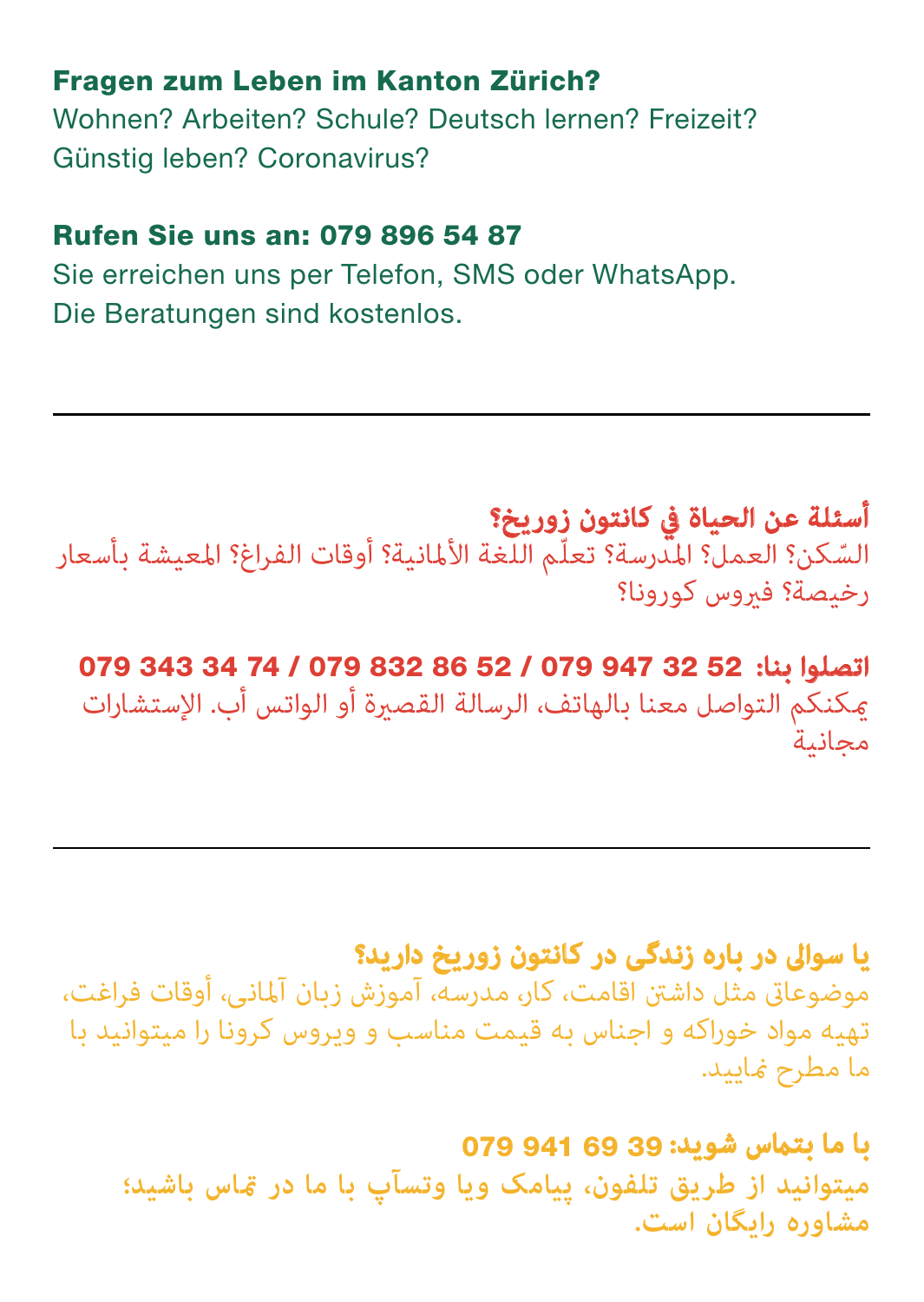#### Zürih yaşamiyla ilgili sorular

İkamet? Çalışmak? Okul? Almanca öğrenmek? Boş vakit? Ekonomik yaşam? Koronavirüs?

#### Bizi arayın: 079 943 18 73

Bize telefon, SMS veya WhatsApp ile ulaşabilirsiniz. Danışmanlik ücretsizdir.

#### Pirsên li ser Jiyana Zürich'ê

Cîwarbûn? Kar? Dibistan? Fêrbûna Almanî? Demên vala? Mirov çawa dikare bi peyeke kêm debara xwe bike? Vîrusa koronayê?

#### Telefonê me bike: 079 943 18 73

Hûn dikarin bi têlefonê, SMS an jî WhatsApp'ê xwe bigihînin me. Şêwirmendî/ alîkarî bê pereye.

#### **پرسیار سه سه باره ت به ژیان له له کانتۆنی زویرخ؟ زویرخ؟**

خانوو؟ كار؟ قوتابخانه؟ فێربوونی زمانی ئهڵامنی؟ كاتی سهرگهرمی و پشوو؟ خهرجی كهمتر و ههرزانتریۆ ژیان؟ كۆرۆناڤایرۆس؟

#### **بەم ژمارەیە پەیوەندیامن پێوە بکەن:** 079 947 32 52

ئێوه دەتوانن له رێگەی تەلەفون، نامه، یان چاتی وەتس ئاپەوە پەيوەندیمان پێوە بکەن، زانیاری ورێنماییەکان بە خۆراپیە.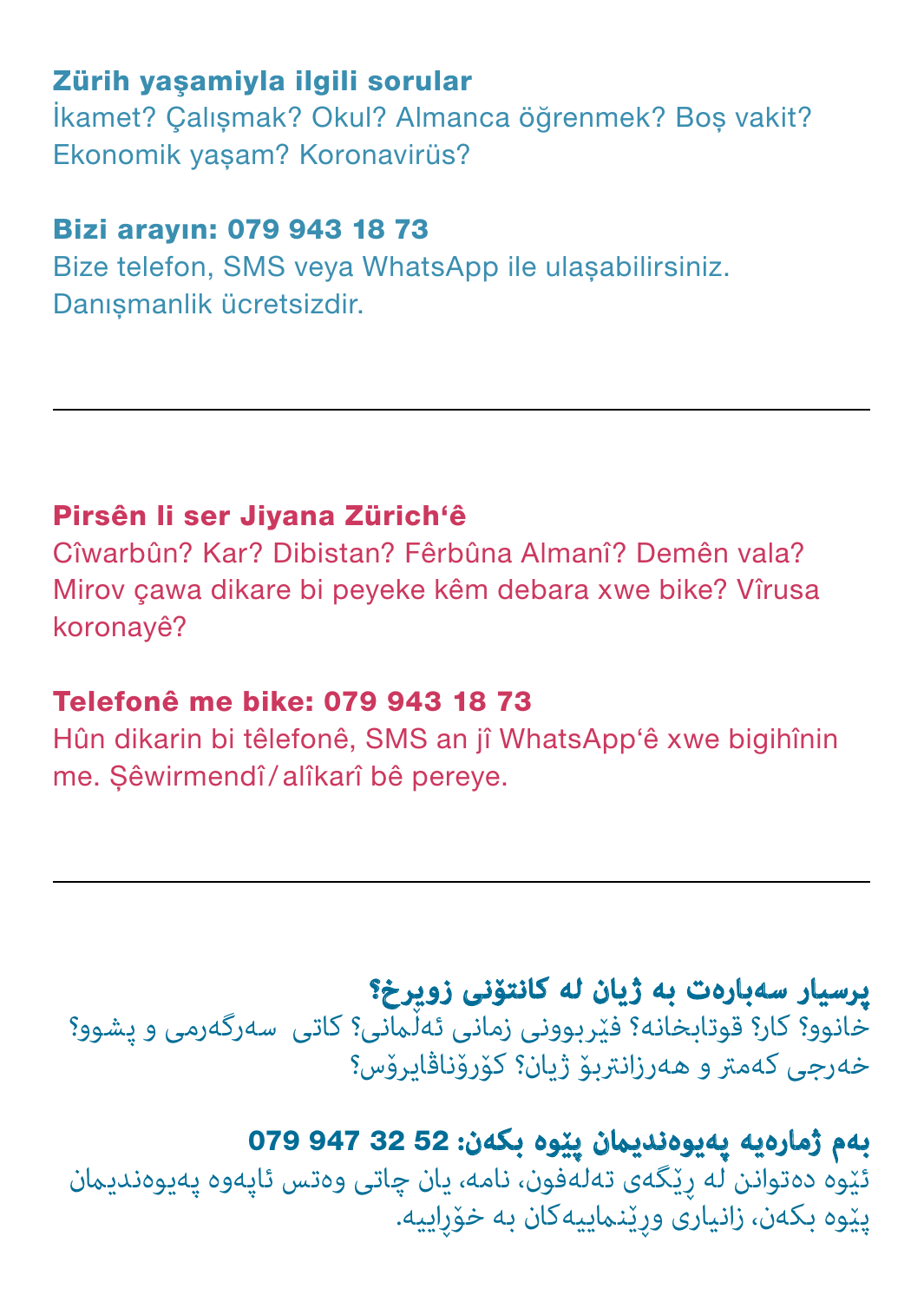#### **ሕቶታት ብዛዕባ መነባብሮ ካንቶን ዙሪክ?**

ብዛዕባ ገዛ? ስራሕ?ቤት-ትምህርቲ? ትምህርቲ ቛንቛ ጀርመን? ንጥፈታት ኣብ ነጻ ግዜ?ብሑሱር ምንባር? ኾሮና ቭይረስ?

#### **በዚ መስመር ቴለፎን** 079 792 50 51 **ደዉሉልና።**

ብቀጥታ መስመር፡ ብጽሑፍ(SMS) ወይ ውን ብWhatsApp ክትረኽቡና ትኽእሉ። እዚ መስመር ሓበሬታ ብናጻ'ዩ።

கேள்விகள் சூரிச்சில் வாழ்தலுக்கானவை? வசிப்பிடம்? வேலை? பள்ளி? டொச்மொழி கற்றல்?ஓய்வுநேரம்? சிக்கனமாக வாழ்தல் ? கொரோனா வைரசு?

எங்களை அழையுங்கள்: 079 227 36 95 நீங்கள் சூரிச் நகரில் வாழ்பவர்களா? எங்களை தொலைபேசி,குறுந்தகவல்,WhatsApp ஊடாக கொடர்புகொள்ளுங்கள் தகவல்கள்,இலவசமாக ஆலோசைகள் வழங்கப்படும்.

Su'aalo maad ka qabtaa ku noolaashaha Zürich? Deegaan? Shaqo? Iskool? Barashada luqada jarmalka? Xiliyada fasaxa? Nolol raqiis ah? Feyruuska Corona?

#### Na soo wac: 079 350 30 21

Waxaad nagula soo xiriiri kartaa qaab Telefoon, fariin (SMS) ama WhatsApp ah. Talo bixinta waa bilaash.